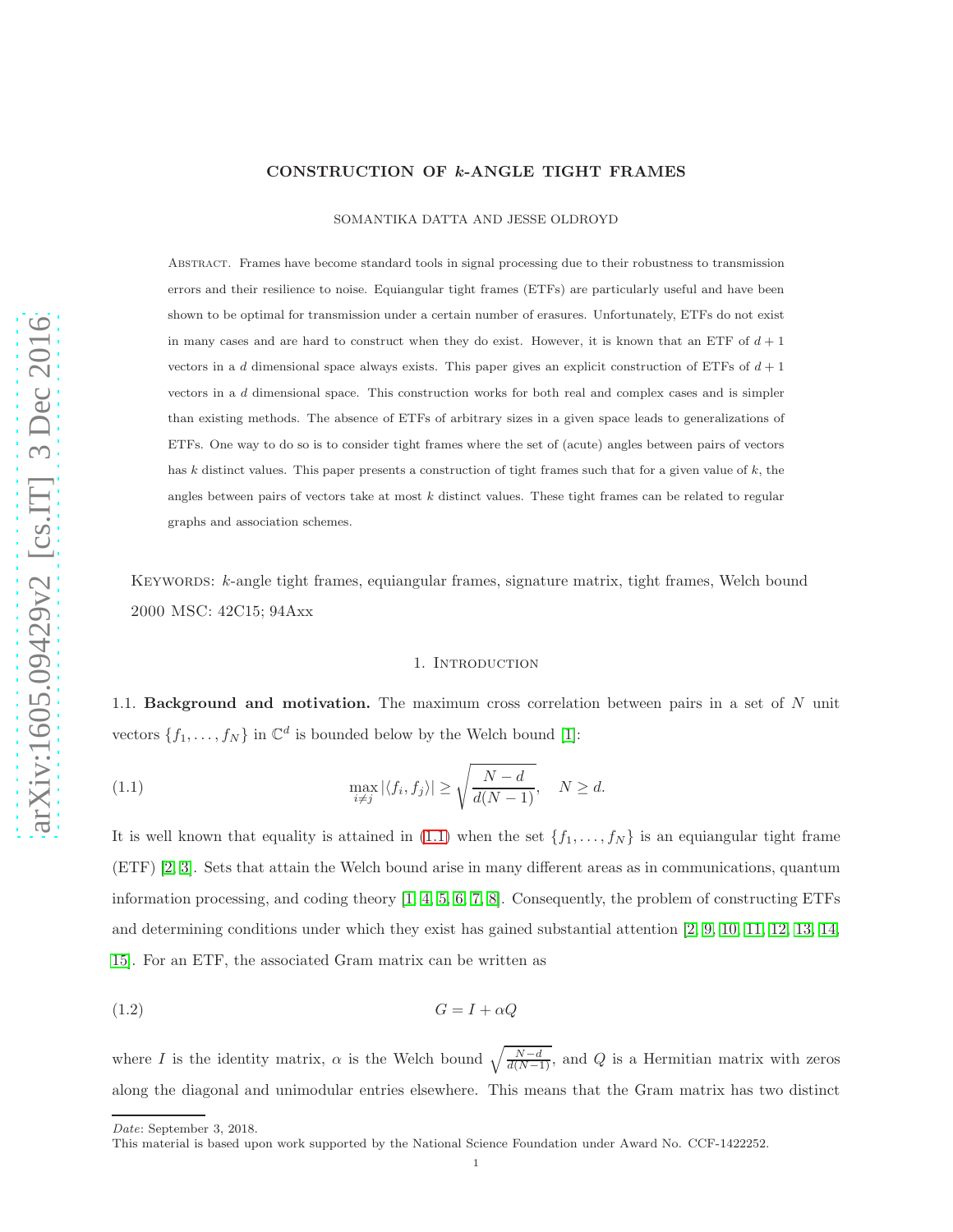eigenvalues: zero and  $\frac{N}{d}$  with multiplicities  $N - d$  and d, respectively. From [\(1.2\)](#page-0-1), this implies that the two distinct eigenvalues of the matrix Q are

<span id="page-1-0"></span>(1.3)  
\n
$$
\lambda_1 = -\frac{1}{\alpha} = -\sqrt{\frac{d(N-1)}{N-d}},
$$
\n
$$
\lambda_2 = \frac{N-d}{d\alpha} = \sqrt{\frac{(N-1)(N-d)}{d}}
$$

with multiplicities  $N - d$  and d, respectively. The matrix Q in [\(1.2\)](#page-0-1) is known as the *signature matrix* of the ETF [\[9\]](#page-12-8). The problem of constructing an ETF thus reduces to the task of constructing a signature matrix  $Q$  with eigenvalues given by  $(1.3)$ . Conditions on  $Q$  for being the associated signature matrix of an ETF have been discussed in [\[2,](#page-12-1) [9,](#page-12-8) [11,](#page-12-10) [12,](#page-13-0) [13\]](#page-13-1) among others. A graph theoretic approach to constructing ETFs has been studied in [\[14\]](#page-13-2). A correspondence recently discovered by Fickus et al. [\[15\]](#page-13-3) uses Steiner systems to directly construct the frame vectors of certain ETFs, bypassing the common technique of constructing a suitable Gram matrix or signature matrix. This approach lets one construct highly redundant sparse ETFs. However, in the real case this approach can give rise to ETFs only if a real Hadamard matrix of a certain size exists.

Despite the desirability and importance of ETFs, these cannot exist for many pairs  $(N, d)$ . When the Hilbert space is  $\mathbb{R}^d$ , the maximum number of equiangular lines is bounded by  $\frac{d(d+1)}{2}$  and for  $\mathbb{C}^d$  the bound is  $d^2$  [\[16,](#page-13-4) [17\]](#page-13-5). Even when these restrictions hold, ETFs are very hard to construct and do not exist for many pairs  $(N, d)$  [\[11\]](#page-12-10). This leads one to generalizing the notion of an ETF. For a real ETF, the off-diagonal entries of the Gram matrix are either  $\alpha$  or  $-\alpha$ , where  $\alpha$  is the Welch bound. In other words, the off-diagonal entries of the Gram matrix all have modulus equal to  $\alpha$ . Generalizing this notion, a tight frame whose associated Gram matrix has ones along the diagonal and off-diagonal entries with k distinct *moduli* will be called a k*-angle tight frame*. Under this definition, ETFs are viewed as 1-angle tight frames.[1](#page-1-1) Besides generalizing the notion of an ETF, k-angle tight frames prove to be important also due to their connection to graphs and association schemes as discussed in Section [2.](#page-2-0) It is worth mentioning here that sets of vectors such that the absolute value of the inner product between distinct vectors takes k distinct values has been mentioned in [\[20\]](#page-13-6), and upper bounds on the size of such sets form the content of the fundamental work done in [\[17,](#page-13-5) [21\]](#page-13-7). However, explicit constructions of such sets for arbitrary  $k$  do not seem to exist in the literature.

With the above motivation in mind, the main contribution of the work presented here involves the construction of  $\hat{k}$ -angle tight frames with  $\hat{k}$  being less than or equal to some given positive integer k (see Theorem [4.7\)](#page-9-0). A straightforward construction of ETFs of  $d+1$  vectors in  $\mathbb{R}^d$  or  $\mathbb{C}^d$  is also presented. It is known that in this case the existence of ETFs is guaranteed. A nice construction suggested in [\[22\]](#page-13-8) leads

<span id="page-1-1"></span><sup>1</sup> It is to be noted that often in the literature, a unit-normed tight frame is called a *two-distance tight frame* [\[18,](#page-13-9) [19\]](#page-13-10) if the off-diagonal entries of the associated Gram matrix take on either of two values  $a$  and  $b$ . In that case, real ETFs are thought of as two-distance tight frames instead of 1-angle tight frames, as done here.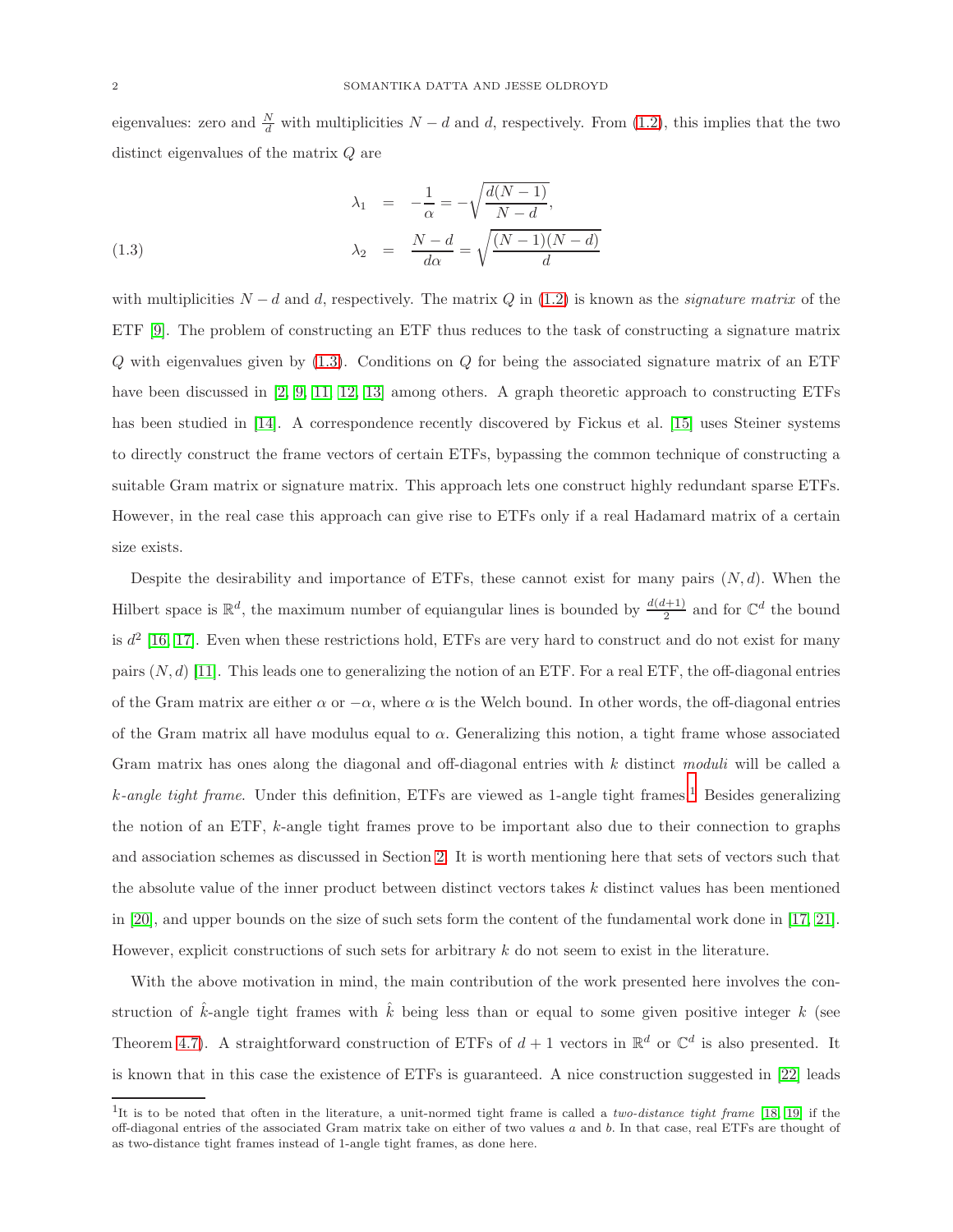to ETFs for  $\mathbb{C}^d$ , whereas the construction presented here applies to both  $\mathbb{C}^d$  and  $\mathbb{R}^d$ , and is simpler. Several constructions of 2-angle tight frames in  $\mathbb{C}^d$  or  $\mathbb{R}^d$  are also discussed in this work and are connected to mathematical objects called mutually unbiased bases (MUBs).

1.2. Notation and preliminaries. Given a set  $\{f_1, \ldots, f_N\}$  of vectors in  $\mathbb{R}^d$  or  $\mathbb{C}^d$ , let F be the matrix whose columns are the vectors  $f_1, \ldots, f_N$ . For a *tight frame* the  $d \times d$  matrix  $FF^*$  is a multiple of the identity. The matrix  $F^*F$  is the Gram matrix of the set  $\{f_1, \ldots, f_N\}$  and has the same non-zero eigenvalues as those of  $FF^*$ . The entries of the Gram matrix are the inner products of the vectors  $\{f_1, \ldots, f_N\}$ . By an *equiangular tight frame* (ETF) is meant a tight frame  $\{f_1, \ldots, f_N\}$  for a d dimensional space H such that the frame bound is  $\frac{N}{d}$ ,  $||f_i|| = 1$ , for  $i = 1, ..., N$ , and  $|\langle f_i, f_j \rangle| = \alpha$ ,  $1 \le i \ne j \le N$ . Here  $\alpha$  is the Welch bound given in [\(1.1\)](#page-0-0). Throughout, H will be either  $\mathbb{C}^d$  or  $\mathbb{R}^d$ . A frame of N vectors in  $\mathbb{R}^d$  (respectively,  $\mathbb{C}^d$ ) will be referred to as an  $(N, d)$  real (respectively, complex) frame. When H is not specified, the frame will be called an (N, d) frame. If Q corresponds to an ETF in the sense of [\(1.2\)](#page-0-1) then it will be called a *signature matrix*.

1.3. Outline. The paper is divided as follows. Section [2](#page-2-0) motivates the study of k-angle tight frames by discussing their relation to concepts in graph theory and coding theory. Given a positive integer  $d$ , a simple and straightforward method of constructing a  $(d+1, d)$  real or complex equiangular tight frame is discussed in Section [3.](#page-3-0) In Section [4,](#page-6-0) the main result on  $k$ -angle tight frames is given in Theorem [4.7.](#page-9-0) For a given  $k$ , Theorem [4.7](#page-9-0) gives a construction of tight frames such that there are at most  $k$  distinct angles between pairs of vectors.

# 2. k-angle tight frames, regular graphs, and association schemes

<span id="page-2-0"></span>As already mentioned in Section [1](#page-0-2) above, k-angle tight frames can be connected to mathematical objects arising in graph theory and coding theory such as regular graphs and association schemes. The connection of ETFs to graphs is as follows  $[2]$ . Suppose that the Gram matrix G associated with an ETF has ones along the diagonal and  $\pm \alpha$  elsewhere. Then

$$
Q = \frac{1}{\alpha}(G - I)
$$

is the Seidel adjacency matrix of a regular two-graph [\[20,](#page-13-6) [23\]](#page-13-11). Barg et al. [\[18\]](#page-13-9) have shown a correspondence between non-equiangular 2-angle tight frames and strongly regular graphs. In the case of 3-angle tight frames an analogous connection may be drawn to regular graphs. In particular, let  $G = I + c_1Q_1 + c_2Q_2 + c_3Q_3$ be the Gram matrix of a 3-angle tight frame where  $c_i \neq \pm c_j$  for  $i \neq j$ ,  $c_i \neq 0$  and  $Q_i$  is a zero diagonal symmetric binary matrix for  $i = 1, 2, 3$ . Then  $Q_i$  is the adjacency matrix for a regular graph for  $i = 1, 2, 3$ if and only if  $u = [1 \dots 1]^T \in \mathbb{R}^N$  is an eigenvector of G. The details will form part of a separate paper.

<span id="page-2-1"></span><sup>&</sup>lt;sup>2</sup>The results can be easily generalized to any d-dimensional Hilbert space  $\mathcal H$  since  $\mathcal H$  would be isomorphic to  $\mathbb R^d$  or  $\mathbb C^d$ .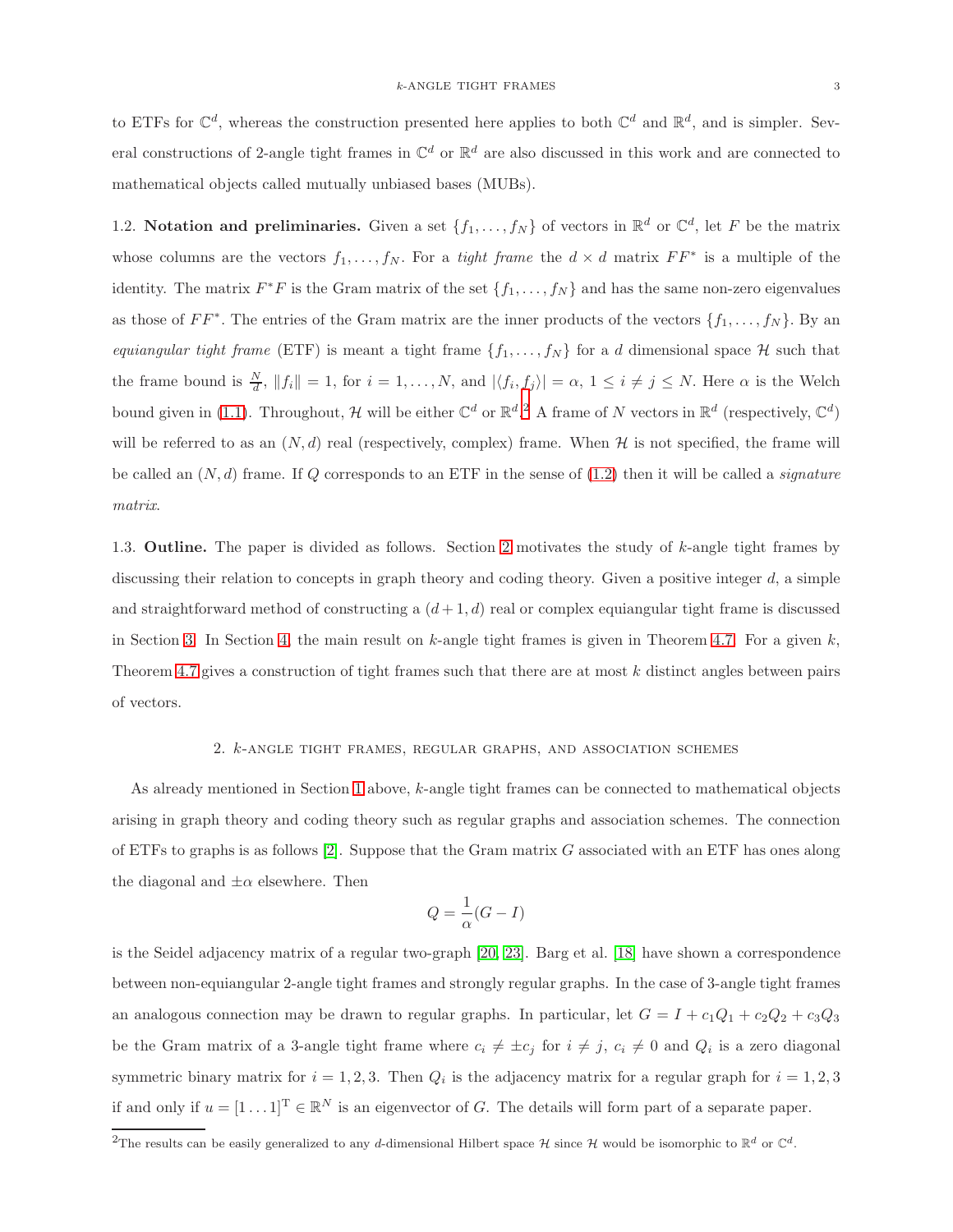Certain k-angle tight frames also provide examples of association schemes [\[20\]](#page-13-6). If  $G = I + c_1Q_1 + \cdots + c_kQ_k$ is the Gram matrix of a k-angle tight frame, where  $Q_i$  is a zero diagonal symmetric binary matrix for  $1 \leq i \leq k$ , then  $\{I, Q_1, \ldots, Q_k\}$  forms an association scheme if  $Q_i Q_j = Q_j Q_i$  for  $1 \leq i, j \leq k$ .

Further, k-angle tight frames are specific examples of what Delsarte et al. [\[17\]](#page-13-5) refer to as A*-sets*. For a given finite dimensional Hilbert space, upper bounds on the size of an A-set, and therefore on the number of vectors in a k-angle tight frame, are given in [\[17,](#page-13-5) [20\]](#page-13-6).

## 3. CONSTRUCTION OF  $(d+1, d)$  equiangular tight frames

<span id="page-3-0"></span>Goyal and Kovačević [\[22\]](#page-13-8) have previously given an elegant characterization of  $(d+1, d)$  complex ETFs in terms of harmonic tight frames. Although this allows finding frame expansions by using Fast Fourier Transform algorithms, computing the frame vectors themselves requires a series of d trigonometric evaluations and d non-trivial scalar multiplications. If a trigonometric evaluation is considered as a single operation, then using harmonic tight frames to get a  $(d+1, d)$  ETF requires  $O(d^2)$  operations for each vector. Theorem [3.1](#page-3-1) below takes a different approach by characterizing the signature matrices of real as well as complex  $(d+1, d)$ ETFs, whereas results in [\[22\]](#page-13-8) only give complex ETFs. A benefit of this result is that it gives a method to compute the vectors of a  $(d+1, d)$  ETF such that each frame vector may be computed using only  $O(d)$ operations (see Remark [3.6\)](#page-6-1).

Theorem [3.1](#page-3-1) below is a complete, constructive characterization of signature matrices of  $(d+1, d)$  ETFs. Due to  $(1.2)$ , the Gram matrix of a  $(d+1, d)$  ETF is

(3.1) 
$$
G = I_{d+1} + \frac{1}{d}Q
$$

with eigenvalues 0 and  $\frac{d+1}{d}$  where  $I_{d+1}$  denotes the  $(d+1) \times (d+1)$  identity matrix. It follows from work in [\[9\]](#page-12-8) that being a  $(d+1, d)$  ETF is equivalent to the signature matrix Q satisfying

<span id="page-3-2"></span>(3.2) 
$$
Q^2 = (\lambda_1 + \lambda_2)Q - \lambda_1 \lambda_2 I_{d+1}
$$

where  $\lambda_1 = -d$  and  $\lambda_2 = 1$  are the eigenvalues of Q in this case. This fact will be used in the proof of Theorem [3.1.](#page-3-1) Even though the construction in Theorem [3.1](#page-3-1) below is done for complex ETFs, the exact same construction gives real  $(d+1, d)$  ETFs as well.

<span id="page-3-1"></span>**Theorem 3.1.** Let Q be a  $(d+1) \times (d+1)$  matrix with complex entries. Then Q is a signature matrix for *a*  $(d+1, d)$  *complex ETF if and only if*  $Q = I_{d+1} - xx^*$  *for some*  $x \in \mathbb{C}^{d+1}$  *with unimodular entries.*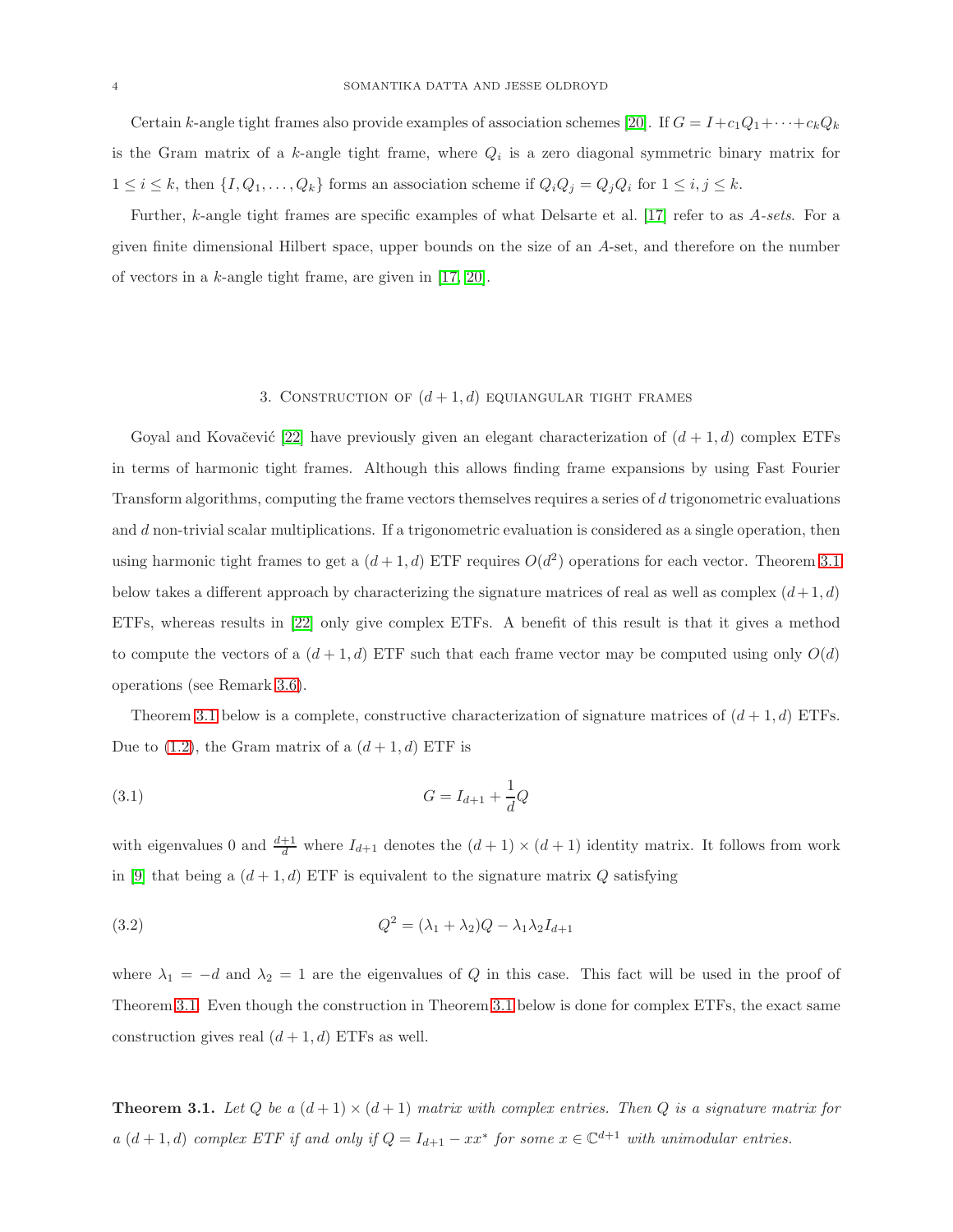*Proof.* Let  $x \in \mathbb{C}^{d+1}$  have unimodular entries and let  $Q = I_{d+1} - xx^*$ . By computation, and using the fact that  $||x||^2 = d + 1$ , it follows that

$$
Q^{2} = I_{d+1} - 2xx^{*} + (d+1)xx^{*}
$$
  
= Q + dxx<sup>\*</sup>  
= Q + dxx<sup>\*</sup> + dI\_{d+1} - dI\_{d+1}  
= Q - dQ + dI\_{d+1}  
= (1 - d)Q - (-d)I\_{d+1}  
= (\lambda\_{1} + \lambda\_{2})Q - \lambda\_{1}\lambda\_{2}I\_{d+1}.

This shows that every matrix of the form  $Q = I_{d+1} - xx^*$ , for  $x \in \mathbb{C}^{d+1}$  with unimodular entries, satisfies  $(3.2)$  and is therefore the signature matrix for a  $(d+1, d)$  ETF.

Now let Q be a signature matrix for a complex  $(d+1, d)$  ETF. By  $(1.3)$ , Q is a Hermitian matrix with eigenvalues  $\lambda_1 = -d$  and  $\lambda_2 = 1$ . Note that the multiplicities of  $\lambda_1 = -d$  and  $\lambda_2 = 1$  are 1 and d, respectively. Let x be an eigenvector associated with  $\lambda_1 = -d$  and satisfying  $||x||^2 = d + 1$ . Since Q is Hermitian there exists an orthogonal basis for  $\mathbb{C}^{d+1}$  of eigenvectors of Q, say  $\{x, y_1, \ldots, y_d\}$ , where  $y_j$ ,  $1 \leq j \leq d$ , are eigenvectors for the eigenvalue 1. Let  $z \in \mathbb{C}^{d+1}$ . Then z can be written as

$$
z = \sum_{j=1}^{d} c_j y_j + c_{d+1} x
$$

and

$$
Qz = \sum_{j=1}^{d} c_j Qy_j + c_{d+1} Qx = \sum_{j=1}^{d} c_j y_j - c_{d+1} dx
$$
  
=  $z - (d+1)c_{d+1}x$ .

On the other hand, a similar calculation using the orthogonality of the set  $\{x, y_1, \ldots, y_d\}$  and the fact that  $||x||^2 = d + 1$ , yields

$$
(I_{d+1} - xx^*)z = z - (d+1)c_{d+1}x.
$$

Since z was arbitrary, it follows that  $Q = I_{d+1} - xx^*$ . To see that  $x = (x_j)_{1 \leq j \leq d+1}$  has unimodular entries, note that since Q has zeros along the diagonal, the equality  $Q = I_{d+1} - xx^*$  forces  $x_j\overline{x}_j = 1$  for  $1 \leq j \leq d+1$ .

**Remark 3.2.** Any vector  $x \in \mathbb{C}^{d+1}$  with unimodular entries is an eigenvector of  $Q = I_{d+1} - xx^*$  corresponding to the eigenvalue  $-d$ . Further, the signature matrix  $Q$  and the corresponding Gram matrix  $G$  have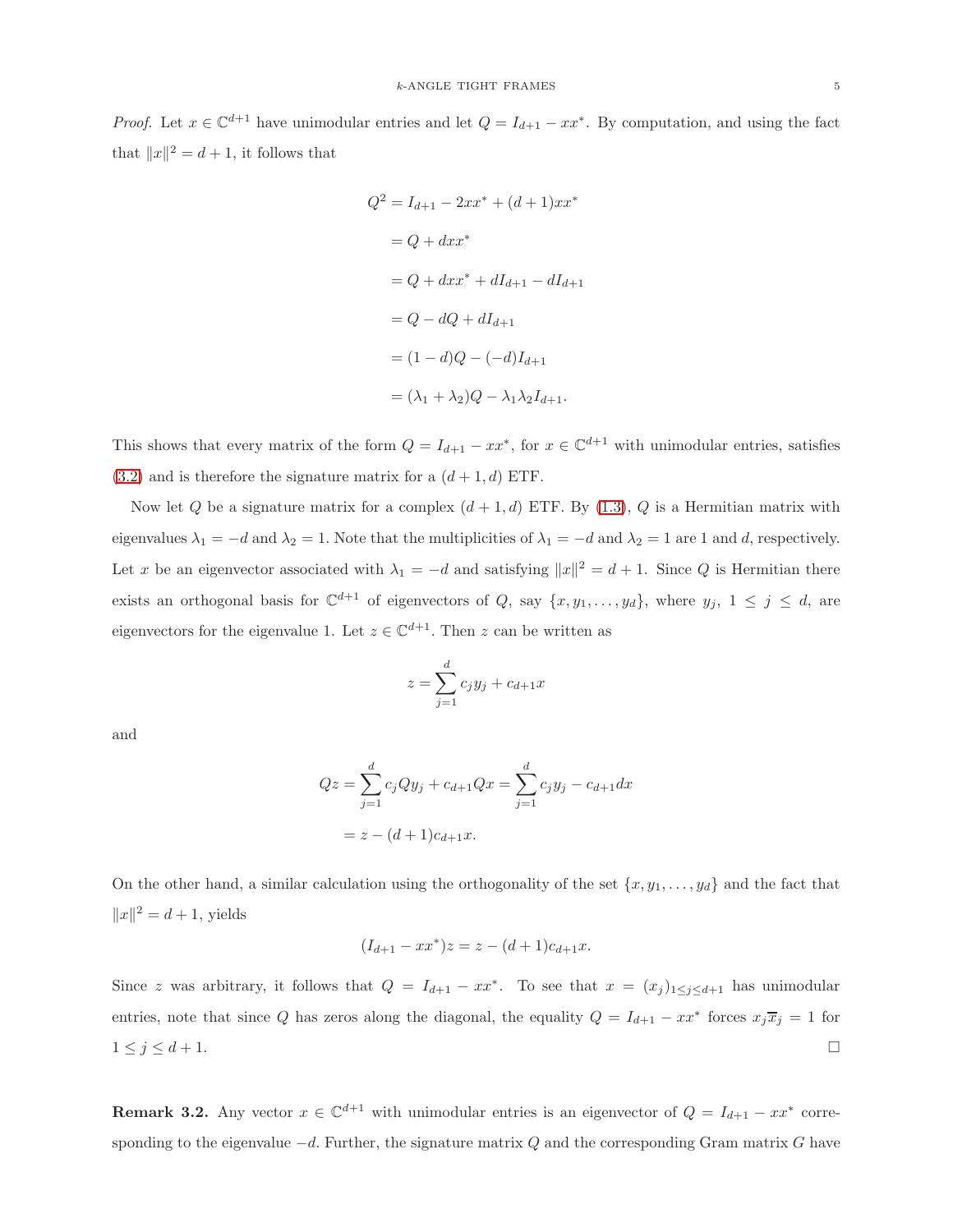the same eigenvectors. From the proof of Theorem [3.1,](#page-3-1) the set  $\{x, y_1, \ldots, y_d\}$  is also a set of orthogonal eigenvectors of  $G$ . The eigenvalue of  $G$  for the eigenvector  $x$  is zero.

Algorithm [3.3](#page-5-0) below outlines how Theorem [3.1](#page-3-1) may be used to construct a  $(d+1, d)$  ETF. Recall that for a  $(d+1, d)$  ETF, the Welch bound  $\alpha$  is  $\frac{1}{d}$ .

# <span id="page-5-0"></span>Algorithm 3.3.

- *Step 1: Choose a vector* x in  $\mathbb{R}^{d+1}$  *or*  $\mathbb{C}^{d+1}$  *with unimodular entries, and construct the signature matrix* Q *from* x *as described in Theorem [3.1.](#page-3-1)*
- *Step 2: Construct the corresponding Gram matrix*  $G = I + \frac{1}{d}Q$ *.*
- *Step 3: Diagonalize* G *into*  $G = UDU^*$ , where U *is a unitary matrix of eigenvectors of* G *and* D *is the diagonal matrix of corresponding eigenvalues arranged in descending order. For a*  $(d+1, d)$  *ETF*:

$$
D = \text{diag}\left(\left\{\underbrace{\frac{d+1}{d}, \frac{d+1}{d}, \dots, \frac{d+1}{d}}_{d \text{ times}}, 0\right\}\right).
$$

*Step 4:* Obtain the frame vectors from the rows of the matrix  $U\sqrt{D}$ , where  $\sqrt{D}$  denotes the diagonal matrix *whose entries are the positive square roots of corresponding entries of* D*.*

**Example 3.4** (A real (6,5) ETF). Let the vector  $x \in \mathbb{R}^6$  be  $[1, 1, -1, 1, -1, 1]^T$ . Since  $\alpha = \frac{1}{5}$ , the Gram matrix is

$$
G = I_6 + \frac{1}{5}Q = \begin{bmatrix} 1 & -\frac{1}{5} & \frac{1}{5} & -\frac{1}{5} & \frac{1}{5} & -\frac{1}{5} \\ -\frac{1}{5} & 1 & \frac{1}{5} & -\frac{1}{5} & \frac{1}{5} & -\frac{1}{5} \\ \frac{1}{5} & \frac{1}{5} & 1 & \frac{1}{5} & -\frac{1}{5} & \frac{1}{5} \\ -\frac{1}{5} & -\frac{1}{5} & \frac{1}{5} & 1 & \frac{1}{5} & -\frac{1}{5} \\ \frac{1}{5} & \frac{1}{5} & -\frac{1}{5} & \frac{1}{5} & 1 & \frac{1}{5} \\ -\frac{1}{5} & -\frac{1}{5} & \frac{1}{5} & -\frac{1}{5} & \frac{1}{5} & 1 \end{bmatrix}
$$

.

Since the last column of  $U\sqrt{D}$  is 0, a real (6,5) ETF is then given by the rows of the matrix

$$
\sqrt{\frac{6}{5}} \begin{bmatrix} u_1 & u_2 & u_3 & u_4 & u_5 \end{bmatrix} = \begin{bmatrix} \sqrt{\frac{3}{5}} & \frac{1}{2}\sqrt{\frac{4}{5}} & \frac{1}{3}\sqrt{\frac{9}{10}} & \frac{1}{4}\sqrt{\frac{24}{25}} & \frac{1}{5} \\ -\sqrt{\frac{3}{5}} & \frac{1}{2}\sqrt{\frac{4}{5}} & \frac{1}{3}\sqrt{\frac{9}{10}} & \frac{1}{4}\sqrt{\frac{24}{25}} & \frac{1}{5} \\ 0 & \sqrt{\frac{4}{5}} & -\frac{1}{3}\sqrt{\frac{9}{10}} & -\frac{1}{4}\sqrt{\frac{24}{25}} & -\frac{1}{5} \\ 0 & 0 & -\sqrt{\frac{9}{10}} & \frac{1}{4}\sqrt{\frac{24}{25}} & \frac{1}{5} \\ 0 & 0 & 0 & \sqrt{\frac{24}{25}} & -\frac{1}{5} \\ 0 & 0 & 0 & 0 & -1 \end{bmatrix}.
$$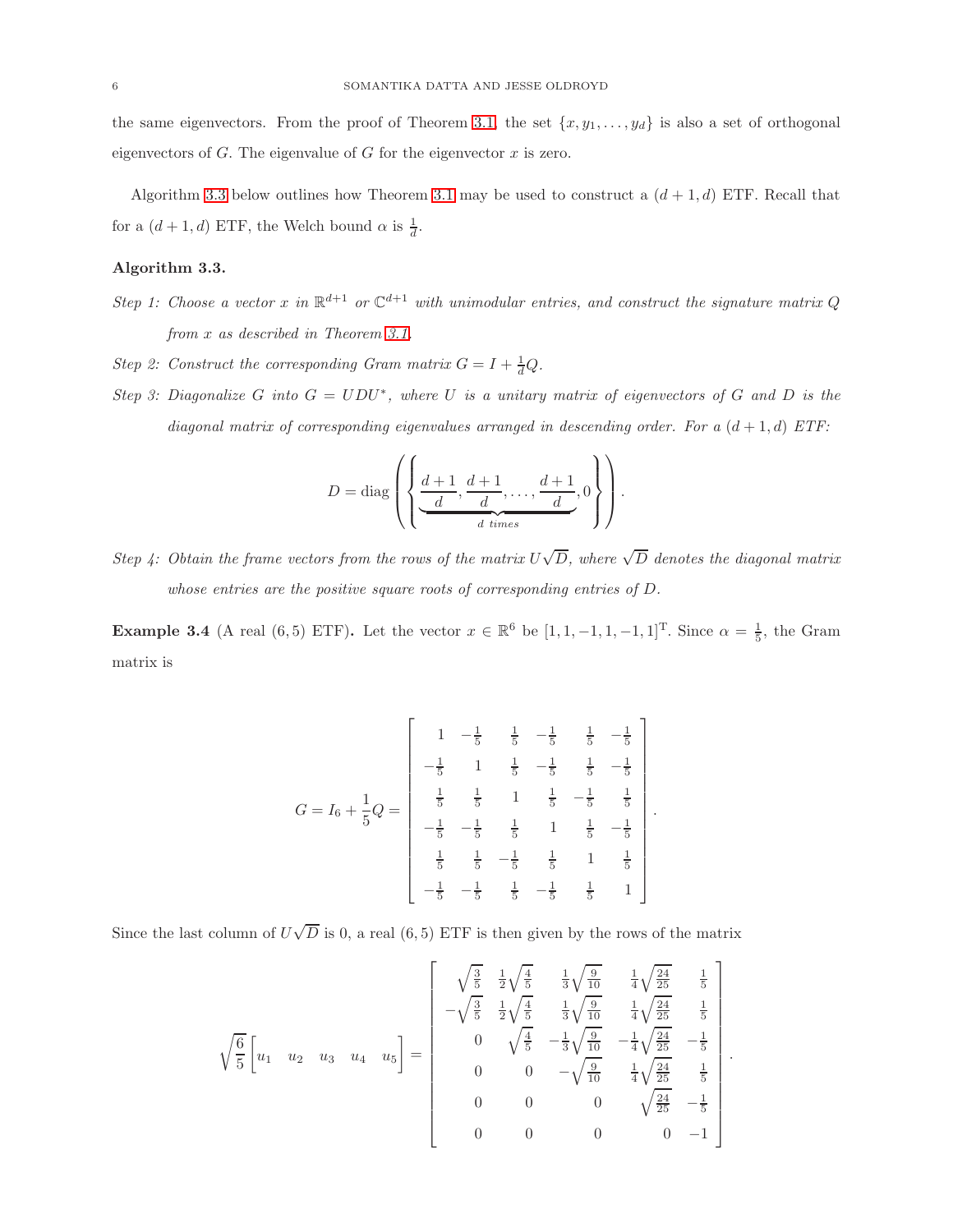**Example 3.5** (A complex (4, 3) ETF). Let  $x \in \mathbb{C}^4$  be given by  $x = [1, i, -1, -i]^T$ . The Gram matrix of the ETF is

$$
G = \begin{bmatrix} 1 & \frac{i}{3} & \frac{1}{3} & -\frac{i}{3} \\ -\frac{i}{3} & 1 & \frac{i}{3} & \frac{1}{3} \\ \frac{1}{3} & -\frac{i}{3} & 1 & \frac{i}{3} \\ \frac{i}{3} & \frac{1}{3} & -\frac{i}{3} & 1 \end{bmatrix}.
$$

The row vectors of

$$
\sqrt{\frac{4}{3}} \begin{bmatrix} u_1 & u_2 & u_3 \end{bmatrix} = \begin{bmatrix} -i\sqrt{\frac{2}{3}} & -\frac{\sqrt{2}}{3} & \frac{i}{3} \\ -\sqrt{\frac{2}{3}} & -i\frac{\sqrt{2}}{3} & -\frac{1}{3} \\ 0 & -\frac{2\sqrt{2}}{3} & -\frac{i}{3} \\ 0 & 0 & -1 \end{bmatrix}
$$

form a complex  $(4, 3)$  ETF.

<span id="page-6-1"></span>Remark 3.6. It can be checked that the vectors  $y_j = [x_1/j, x_2/j, \ldots, x_{j-1}/j, x_j/j, -x_{j+1}, 0, \ldots, 0]^T$  form an orthogonal basis of eigenvectors for the Gram matrix of the real  $(d + 1, d)$  ETF with signature matrix  $Q = I - xx^{\mathrm{T}}$ , where  $x = [x_j]_{1 \leq j \leq d+1}$ . Each  $x_j = \pm 1$  so each entry (except for the very last one) differs from the others by only a sign. So in essence only one multiplication is necessary to obtain each vector  $y_i$ .

To get the frame vectors each vector  $y_j$  has to be scaled. The appropriate scaling factors for each vector are the constants

$$
c_j = \sqrt{\frac{d+1}{d}} \frac{1}{\|y_j\|} = \sqrt{\frac{d+1}{d}} \sqrt{\frac{j}{j+1}}.
$$

The matrix that gives the associated frame is the matrix  $V = [v_1 \dots v_d]$  where each vector  $v_j$  is given by

$$
v_j = c_j y_j.
$$

Since every entry of  $y_j$  (except for the  $(j + 1)$ <sup>th</sup> entry) differs from the others by only a sign, only two multiplications (one for the first j entries and one for the  $(j+1)$ <sup>th</sup> entry) are essentially necessary to obtain  $v_j$  from  $y_j$ . So with these assumptions it appears that to get the frame vectors from the given vector x requires  $2(d+1)$  multiplications.

# 4. CONSTRUCTION OF  $k$ -ANGLE TIGHT FRAMES

<span id="page-6-0"></span>4.1. 2-angle tight frames. As a first step towards generalizing ETFs, one considers constructing 2-angle tight frames. In Example [4.4](#page-7-0) below, several examples of 2-angle tight frames are presented. The following lemma is needed.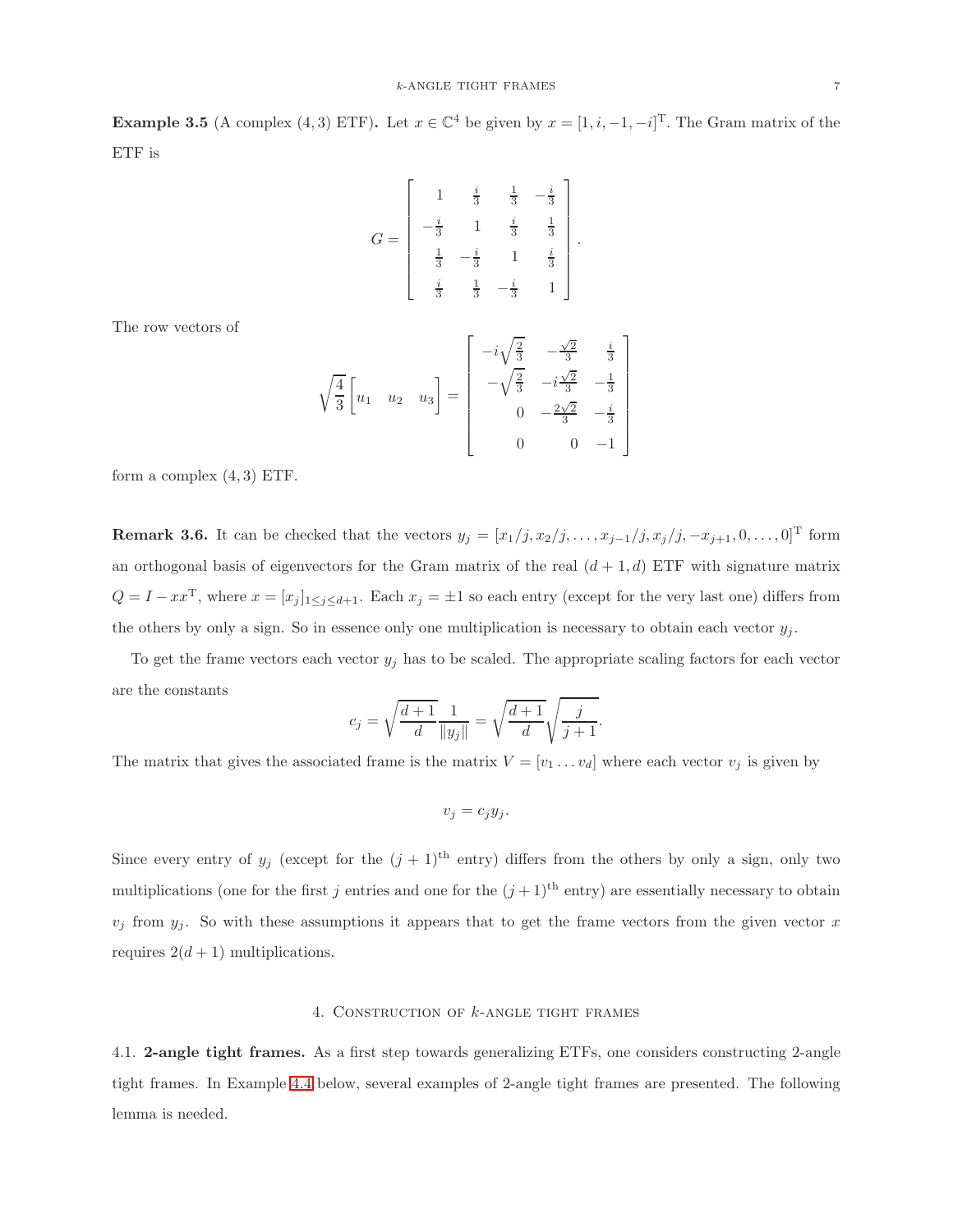<span id="page-7-1"></span>**Lemma 4.1.** Let  $d \in \mathbb{N}$  and let J denote the  $d \times d$  matrix whose entries are all one. Then the matrix U *given by*  $U = \frac{2}{d}J - I_d$  *is orthogonal, where*  $I_d$  *is the*  $d \times d$  *identity matrix.* 

*Proof.* Since  $J^2 = dJ$ , and  $\frac{2}{d}J - I_d$  is symmetric, it follows that

$$
\left(\frac{2}{d}J - I_d\right)\left(\frac{2}{d}J - I_d\right)^{\mathrm{T}} = \left(\frac{2}{d}J - I_d\right)\left(\frac{2}{d}J - I_d\right) = \frac{4}{d^2}J^2 - \frac{4}{d}J + I_d = I_d.
$$

**Definition 4.2.** A  $d \times d$  matrix H is said to be a **real Hadamard matrix** if  $HH^T = dI_d$  and the entries of H are either -1 or 1. Similarly, H is said to be a **complex Hadamard matrix** if  $HH^* = dI_d$  and the entries of H are unimodular.

If H is a  $d \times d$  real (respectively, complex) Hadamard matrix, then  $\frac{1}{\sqrt{d}}$  $\frac{1}{d}H$  is orthogonal (respectively, unitary).

Remark 4.3. The existence and classification of real and complex Hadamard matrices is an important open problem, although the complex case provides more options. In particular, a  $d \times d$  complex Hadamard matrix for any  $d \in \mathbb{N}$  is given by the DFT matrix with unimodular entries. Real Hadamard matrices are rarer, but a construction due to Sylvester provides a  $2^n \times 2^n$  Hadamard matrix for every  $n \in \mathbb{N}$  [\[24\]](#page-13-12).

<span id="page-7-0"></span>**Example 4.4.** Let  $\mathcal{F}_1$  be the standard basis of  $\mathbb{R}^d$  or  $\mathbb{C}^d$ . In each example below, the tightness of the resulting frame follows from the fact that the union of two finite unit-normed tight frames of a vector space is again a finite unit-normed tight frame for the same vector space.

i. Let  $\mathcal{F}_2$  be the orthonormal basis of  $\mathbb{R}^d$  obtained from the columns of the matrix U in Lemma [4.1.](#page-7-1) If  $d = 4$  then  $\mathcal{F}_1 \cup \mathcal{F}_2$  is a real  $(8, 4)$  2-angle tight frame, otherwise,  $\mathcal{F}_1 \cup \mathcal{F}_2$  is a real  $(2d, d)$  3-angle tight frame.

The Gram matrix of  $\mathcal{F}_1 \cup \mathcal{F}_2$  is

$$
G_1 = F_1^{\mathrm{T}} F_1 = \begin{bmatrix} I_d & U \\ U^{\mathrm{T}} & I_d \end{bmatrix} = \begin{bmatrix} I_d & \frac{2}{d}J - I_d \\ \frac{2}{d}J - I_d & I_d \end{bmatrix}.
$$

The only possible moduli of the off-diagonal entries in  $G_1$  are  $0, \frac{2}{d}$ , and  $1 - \frac{2}{d}$ . When  $d = 4$ , the only possible moduli are 0 and  $\frac{1}{2}$ .

ii. Suppose that a real  $d \times d$  Hadamard matrix H exists and let  $\mathcal{F}_3$  be the orthonormal basis of  $\mathbb{R}^d$  obtained from the columns of  $\frac{1}{\sqrt{2}}$  $\frac{1}{d}H$ . Then  $\mathcal{F}_1 \cup \mathcal{F}_3$  is a real  $(2d, d)$  2-angle tight frame. The only possible moduli of the off-diagonal entries in the Gram matrix are 0 and  $\frac{1}{\sqrt{2}}$  $\overline{\overline{d}}$ .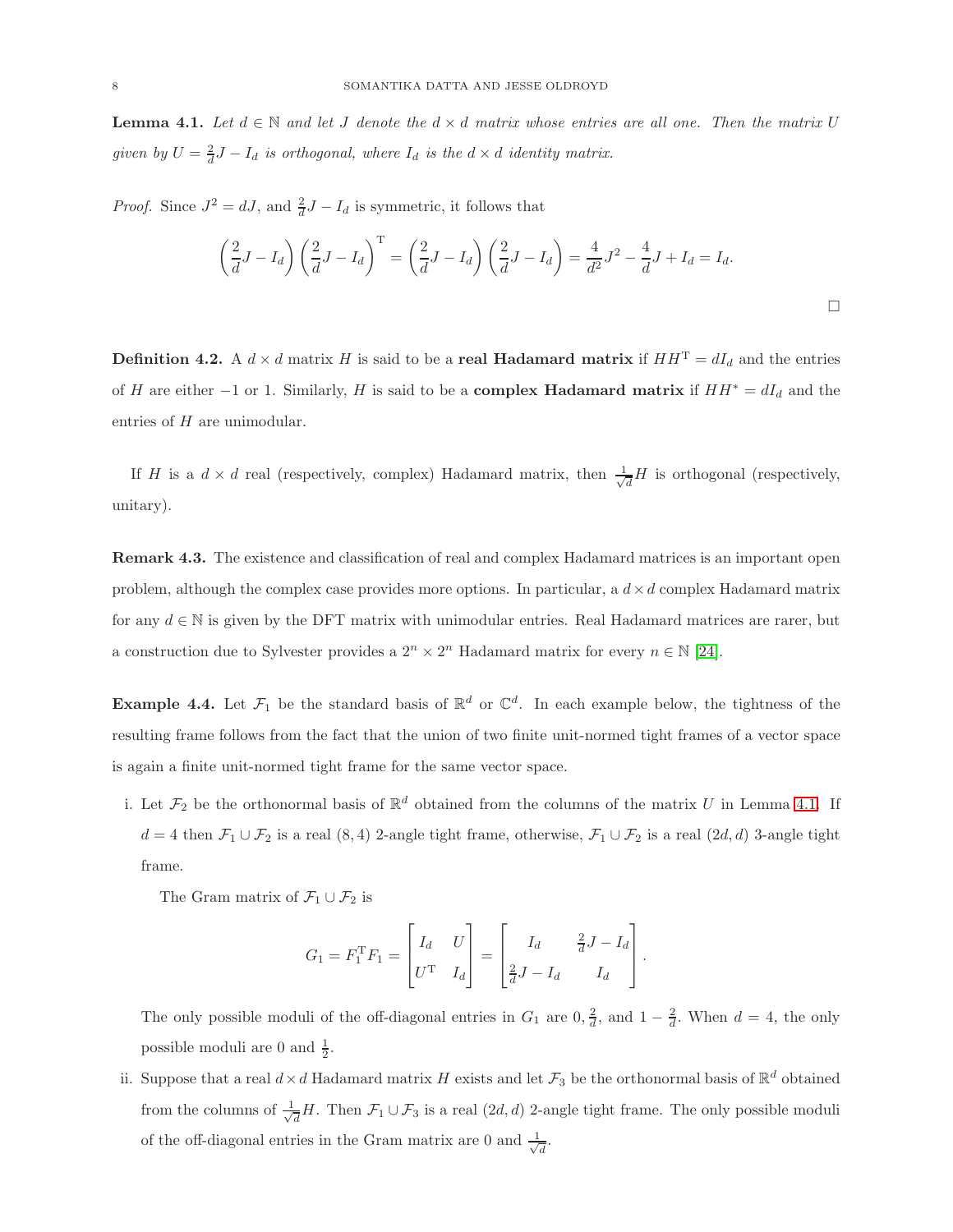iii. Let  $\mathcal{F}_4$  be the orthonormal basis of  $\mathbb{C}^d$  obtained from the columns of the normalized DFT matrix. Then  $\mathcal{F}_1 \cup \mathcal{F}_4$  is a complex  $(2d, d)$  2-angle tight frame. Again, the moduli of the off-diagonal entries in the Gram matrix are either 0 or  $\frac{1}{\sqrt{2}}$  $\overline{d}$ .

The construction in Example [4.4](#page-7-0) iii. will also provide  $(2d, d)$  2-angle tight frames if the normalized DFT matrix is replaced by an arbitrary normalized complex Hadamard matrix as shown in Theorem [4.6.](#page-8-0) Going further, *mutually unbiased Hadamards* can be used to construct 2-angle tight frames with higher redundancy.

**Definition 4.5.** Consider a collection  $\{H_1, H_2, \ldots, H_n\}$  of  $d \times d$  Hadamard matrices. These matrices are said to be **mutually unbiased Hadamards** if  $\frac{1}{\sqrt{2}}$  $\frac{d}{dt}H_j^*H_k$  is again a Hadamard matrix for all  $1 \leq j < k \leq n$ .

As mentioned in [\[25\]](#page-13-13), the construction of n mutually unbiased Hadamards of size  $d \times d$  is equivalent to the construction of  $n + 1$  *mutually unbiased bases* (MUBs); that is, a collection  $\{\mathcal{E}_1, \ldots, \mathcal{E}_{n+1}\}$  of orthonormal bases  $\mathcal{E}_j = \{e_l^{(j)}\}$  $\binom{j}{l}\}_{l=1}^d$  such that  $|\langle e_l^{(j)}\rangle$  $\vert_{l}^{(j)},e_{m}^{(k)}\rangle\vert=\frac{1}{\sqrt{2}}$  $\frac{d}{d}$  for  $1 \leq l, m \leq d$  and  $1 \leq j < k \leq n+1$ . It is known from [\[6\]](#page-12-5) that the maximal set of MUBs in any given d-dimensional Hilbert space is of size at most  $d + 1$ . Constructions presented in [\[6\]](#page-12-5) provide MUBs of maximal size (that is,  $d+1$  MUBs in a d-dimensional space) in any space whose dimension is  $p<sup>q</sup>$  for prime p. The question of the existence of maximal MUBs in other dimensions remains an open problem.

## <span id="page-8-0"></span>**Theorem 4.6.** *Let*  $d, n \in \mathbb{N}$ *.*

*i. Let*  $H$  *be a*  $d \times d$  *Hadamard matrix. Then the columns of* 

$$
\left[I_d \quad \frac{1}{\sqrt{d}}H\right]
$$

*form a* 2*-angle* (2d, d) *tight frame.*

*ii. Let*  $\{H_1, H_2, \ldots, H_n\}$  *be a collection of*  $d \times d$  *mutually unbiased Hadamards where*  $n \leq d$ *. Then the columns of*

$$
\left[ I_d \quad \frac{1}{\sqrt{d}} H_1 \quad \frac{1}{\sqrt{d}} H_2 \quad \cdots \quad \frac{1}{\sqrt{d}} H_n \right]
$$

*form a* 2*-angle*  $((n+1)d, d)$  *tight frame.* 

# *Proof.*

- i. The justification of this statement is the same as the one given in Example [4.4](#page-7-0) part iii. Just replace the DFT matrix with  $\frac{1}{\sqrt{2}}$  $\overline{d}^H$ .
- ii. The frame is a union of  $n + 1$  orthonormal bases and so must be a tight frame. It remains to show that the frame is a 2-angle frame. Let

$$
F_2 = \left[ I_d \quad \frac{1}{\sqrt{d}} H_1 \quad \cdots \quad \frac{1}{\sqrt{d}} H_n \right].
$$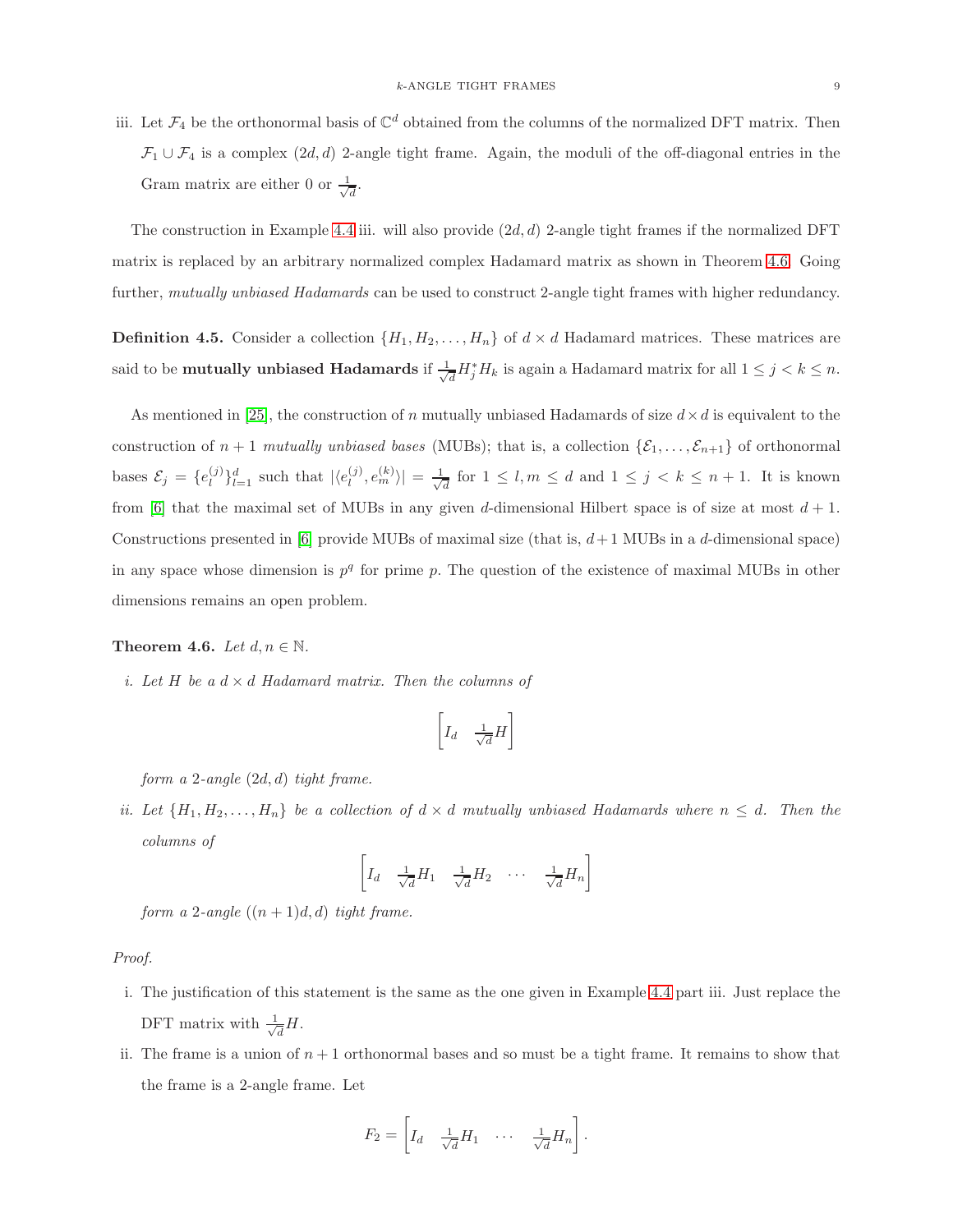The Gram matrix  $G_2$  of this frame is

$$
G_2 = F_2^* F_2 = \begin{bmatrix} I_d & \frac{1}{\sqrt{d}} H_1 & \frac{1}{\sqrt{d}} H_2 & \cdots & \frac{1}{\sqrt{d}} H_n \\ \frac{1}{\sqrt{d}} H_1^* & I_d & \frac{1}{d} H_1^* H_2 & \cdots & \frac{1}{d} H_1^* H_n \\ \vdots & \vdots & \vdots & \ddots & \vdots \\ \frac{1}{\sqrt{d}} H_n^* & \frac{1}{d} H_n^* H_1 & \frac{1}{d} H_n^* H_2 & \cdots & I_d \end{bmatrix}
$$

Since  $\{H_1,\ldots,H_n\}$  is a collection of mutually unbiased Hadamards, each entry in  $\frac{1}{d}H_j^*H_k$  for  $1 \leq j <$  $k \leq n$  has modulus  $\frac{1}{\sqrt{n}}$  $\frac{1}{d}$ , as does each entry in  $\frac{1}{\sqrt{d}}$  $\frac{1}{d}H_j$  for  $1 \leq j \leq n$ . Therefore each off-diagonal entry of  $G_2$  has modulus either 0 or  $\frac{1}{\sqrt{2}}$  $\frac{1}{d}$ , which implies that the frame is a 2-angle frame.

 $\Box$ 

.

4.2. Construction of k-angle tight frames;  $k \geq 2$ . In this subsection, a general method of constructing tight frames is presented such that for a given  $k$ , the number of distinct angles between vectors is at most  $k$ .

<span id="page-9-0"></span>**Theorem 4.7.** Let  $d, k \in \mathbb{N}$  with  $k < d+1$ , and set  $d' = \binom{d+1}{k}$ . Denote the collection of all subsets of  $\{1,\ldots,d+1\}$  of size k by  $\{\Lambda_i\}_{i=1}^{d'}$ . Let  $\{f_i\}_{i=1}^{d+1} \subseteq \mathbb{R}^d$  denote the ETF with  $\langle f_i, f_j \rangle = -\frac{1}{d}$  for all  $i \neq j$ . Define *a new collection*  ${g_i}_{i=1}^{d'}$  *as follows:* 

$$
g_i := \frac{\sum_{j \in \Lambda_i} f_j}{\|\sum_{j \in \Lambda_i} f_j\|}.
$$

*Then*  ${g_i}_{i=1}^{d'}$  *forms a*  $\hat{k}$ *-angle tight frame of*  $d'$  *vectors in*  $\mathbb{R}^d$ *, where*  $\hat{k} \leq k$ *.* 

To prove this theorem, the following results are needed.

<span id="page-9-1"></span>**Lemma 4.8.** *Under the setting and assumptions of Theorem [4.7,](#page-9-0)*  $\|\sum_{j\in\Lambda_i} f_j\|$  *is independent of i.* 

*Proof.* By a direct calculation,

$$
\left\| \sum_{j \in \Lambda_i} f_j \right\|^2 = \left\langle \sum_{j \in \Lambda_i} f_j, \sum_{j' \in \Lambda_i} f_{j'} \right\rangle
$$
  
= 
$$
\sum_{j \in \Lambda_i} \sum_{j' \in \Lambda_i} \langle f_j, f_{j'} \rangle
$$
  
= 
$$
\sum_{j \in \Lambda_i} ||f_j||^2 + \sum_{j \neq j'} \langle f_j, f_{j'} \rangle.
$$

The right hand side simplifies to  $k + k(k-1)(-\frac{1}{d})$ , and so for all i

$$
\left\| \sum_{j \in \Lambda_i} f_j \right\| = \sqrt{\frac{k(d+1-k)}{d}}.
$$

 $\Box$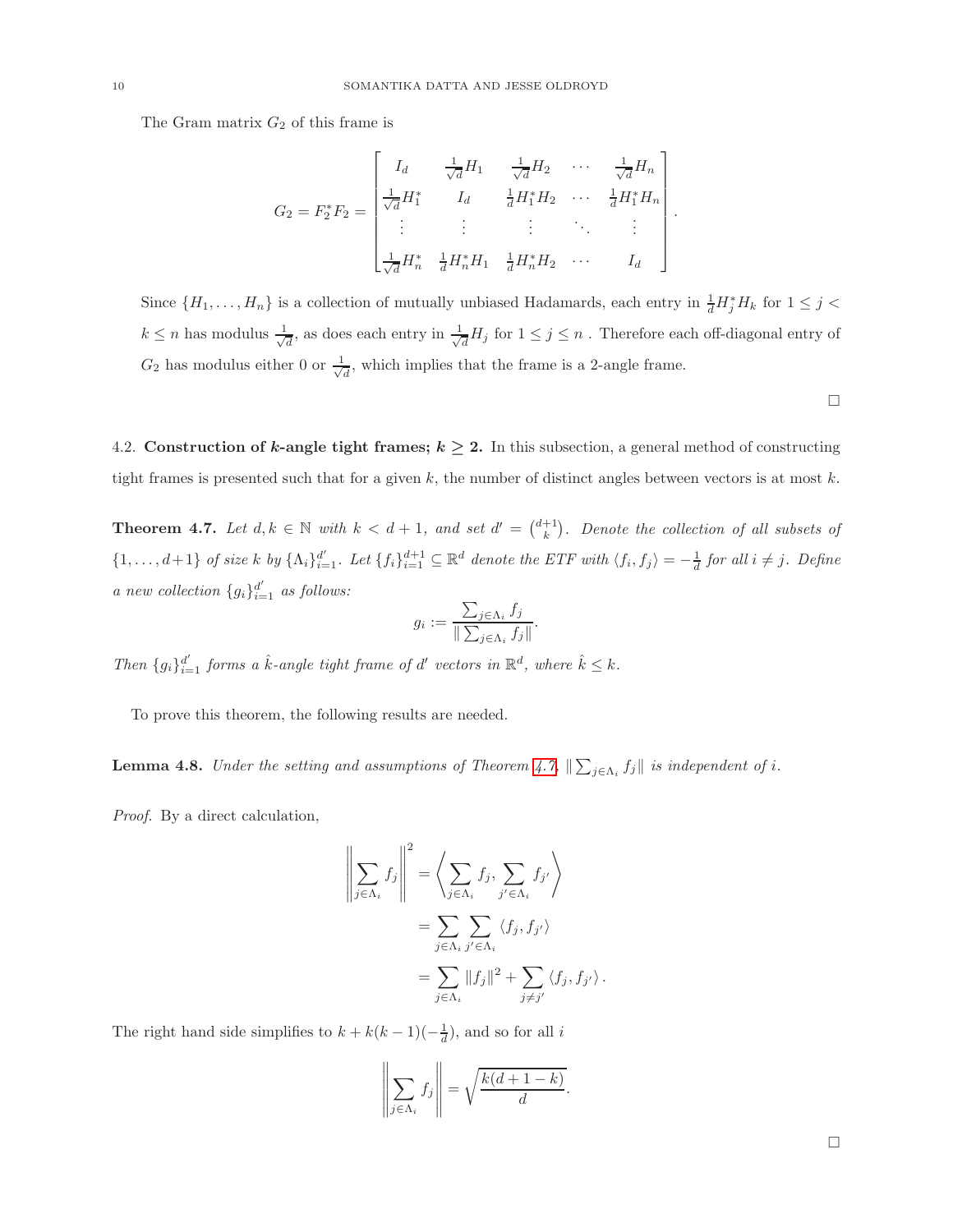<span id="page-10-0"></span>**Lemma 4.9.** Let K denote the matrix whose columns are the binary vectors in  $\mathbb{R}^{d+1}$  with exactly k ones *and note that there are*  $d' = \binom{d+1}{k}$  *such vectors. In particular, set* 

$$
K = \begin{bmatrix} k_1 & \cdots & k_{d'} \end{bmatrix}
$$

*where*  $\text{supp } k_j = \Lambda_j$ *. Then* 

$$
KK^{\rm T} = \binom{d-1}{k-1} I_{d+1} + \binom{d-1}{k-2} J
$$

*where J is the*  $(d+1) \times (d+1)$  *matrix of ones.* 

*Proof.* Set  $K = [k_{ij}]$  for  $1 \le i \le d+1$  and  $1 \le j \le d'$  and note that  $k_{ij} = 1$  if and only if  $i \in \Lambda_j$ . Let

$$
\tilde{k}_{ij} = \sum_{m=1}^{d'} k_{im} k_{jm}
$$

denote the  $(i, j)$ <sup>th</sup> entry of  $KK^T$ . Then  $\tilde{k}_{ii} = \sum_{m=1}^{d'} k_{im}^2$  is precisely the number of subsets  $\Lambda_m \subseteq \{1, \ldots, d+1\}$ of size k that contain i, so  $\tilde{k}_{ii} = \begin{pmatrix} d \\ k-1 \end{pmatrix} = \begin{pmatrix} d-1 \\ k-2 \end{pmatrix}$ . Similarly, if  $i \neq j$  then  $\tilde{k}_{ij} = \sum_{m=1}^{d'} k_{im} k_{jm}$  counts the number of subsets  $\Lambda_m$  that contain both i and j, so  $\tilde{k}_{ij} = \binom{d-1}{k-2}$  if  $i \neq j$ . Thus  $KK^T$  has the desired form.  $\Box$ 

The *frame potential* [\[26\]](#page-13-14) of a set of vectors  $\{x_i\}_{i=1}^N$  is

$$
FP\{x_i\}_{i=1}^N := \sum_{i=1}^N \sum_{j=1}^N |\langle x_i, x_j \rangle|^2.
$$

Note that the frame potential is the trace of the square of the Gram matrix of  ${x_i}_{i=1}^N$ .

<span id="page-10-1"></span>**Theorem 4.10.** [\[26\]](#page-13-14) For a set of N unit vectors  $\{x_i\}_{i=1}^N$  in a d-dimensional space, if  $N \geq d$ , the minimum *value of the frame potential is*  $N^2/d$ , *and the minimizers are precisely the unit normed tight frames of the underlying space.*

The proof of Theorem [4.7](#page-9-0) is now provided below.

*Proof of Theorem [4.7.](#page-9-0)* First it will be shown that  ${g_i}_{i=1}^{d'}$  as defined in the statement of the theorem is a unit normed tight frame. Let  $K$  denote the matrix given in Lemma [4.9.](#page-10-0) If  $F$  is the matrix with columns  $\{f_i\}_{i=1}^{d+1}$ , then it follows that  $F_{ki} = \sum_{j \in \Lambda_i} f_j$ . The matrix with columns  $\{g_i\}_{i=1}^{d'}$  can then be written as

$$
\sqrt{\frac{d}{k(d+1-k)}}FK,
$$

where the scalar term comes from Lemma [4.8.](#page-9-1) This implies that the Gram matrix  $G_1$  of  ${g_i}_{i=1}^{d'}$  is the matrix

$$
\frac{d}{k(d+1-k)}(FK)^{\mathrm{T}}(FK) = \frac{d}{k(d+1-k)}K^{\mathrm{T}}GK
$$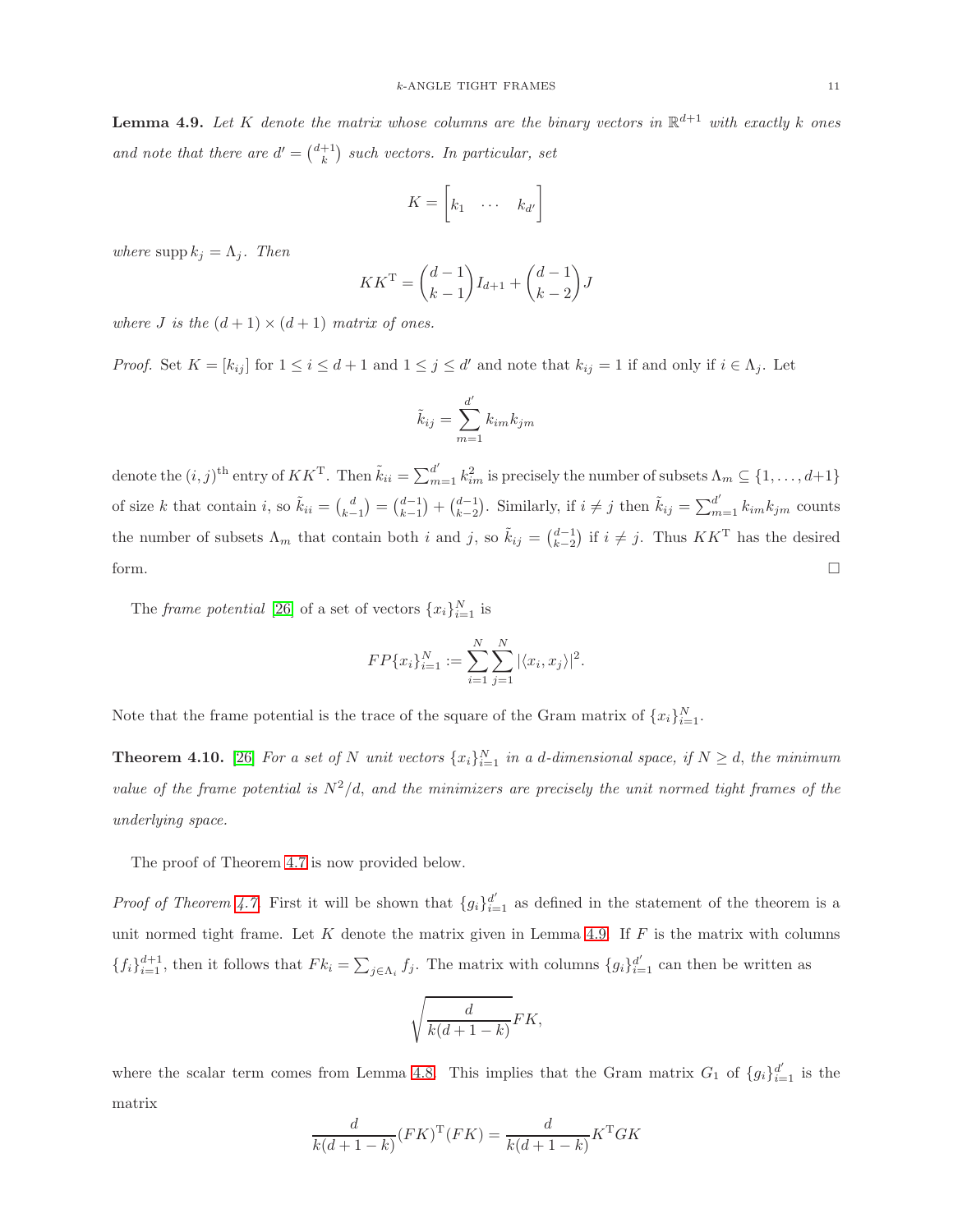where G denotes the Gram matrix of  $\{f_i\}_{i=1}^{d+1}$ . It will be shown that  $\{g_i\}_{i=1}^{d'}$  is tight by computing its frame potential and using Theorem [4.10.](#page-10-1) Let  $c_1 = \binom{d-1}{k-1}$  and  $c_2 = \binom{d-1}{k-2}$ . Then by Lemma [4.9](#page-10-0)

$$
FP{g_i}_{i=1}^{d'} = \text{tr } G_1^2
$$
  
=  $\left(\frac{d}{k(d+1-k)}\right)^2 \text{tr}(K^{\text{T}}GKK^{\text{T}}GK)$   
=  $\left(\frac{d}{k(d+1-k)}\right)^2 \text{tr}(K^{\text{T}}G(c_1I + c_2J)GK).$ 

According to the hypothesis of Theorem [4.7,](#page-9-0)  $\langle f_i, f_j \rangle = -\frac{1}{d}$  for all  $i \neq j$ . This makes the product GJ equal to the  $(d+1) \times (d+1)$  zero matrix. Therefore,

$$
FP{g_i}_{i=1}^{d'} = c_1 \left(\frac{d}{k(d+1-k)}\right)^2 \text{tr}(K^{\mathrm{T}}G^2K)
$$
  

$$
= c_1 \left(\frac{d}{k(d+1-k)}\right)^2 \text{tr}(G^2KK^{\mathrm{T}})
$$
  

$$
= c_1 \left(\frac{d}{k(d+1-k)}\right)^2 \text{tr}(G^2(c_1I + c_2J))
$$
  

$$
= c_1^2 \left(\frac{d}{k(d+1-k)}\right)^2 \text{tr}(G^2)
$$
  

$$
= \left(\frac{d}{k(d+1-k)}c_1\right)^2 \frac{(d+1)^2}{d}
$$

where the last equality follows from the fact that  $\{f_i\}_{i=1}^{d+1}$  is a unit normed tight frame and the result in Theorem [4.10.](#page-10-1) Further simplification gives

$$
FP{g_i}_{i=1}^{d'} = \left(\frac{d}{k(d+1-k)}c_1\right)^2 \frac{(d+1)^2}{d}
$$

$$
= \left[\frac{(d+1)d}{k(d+1-k)}\binom{d-1}{k-1}\right]^2 \frac{1}{d}
$$

$$
= \binom{d+1}{k}^2 \frac{1}{d}
$$

$$
= \frac{(d')^2}{d}.
$$

Hence  ${g_i}_{i=1}^{d'}$  is a unit normed tight frame for  $\mathbb{R}^d$  by Theorem [4.10.](#page-10-1)

It remains to be shown that the set  ${g_i}_{i=1}^{d'}$  is also a  $\hat{k}$ -angle frame where  $\hat{k} \leq k$ . Let  $i, j \leq d'$  with  $i \neq j$ . By the proof of Lemma [4.8](#page-9-1)

$$
\langle g_i, g_j \rangle = \frac{d}{k(d+1-k)} \sum_{i' \in \Lambda_i} \sum_{j' \in \Lambda_j} \langle f_{i'}, f_{j'} \rangle.
$$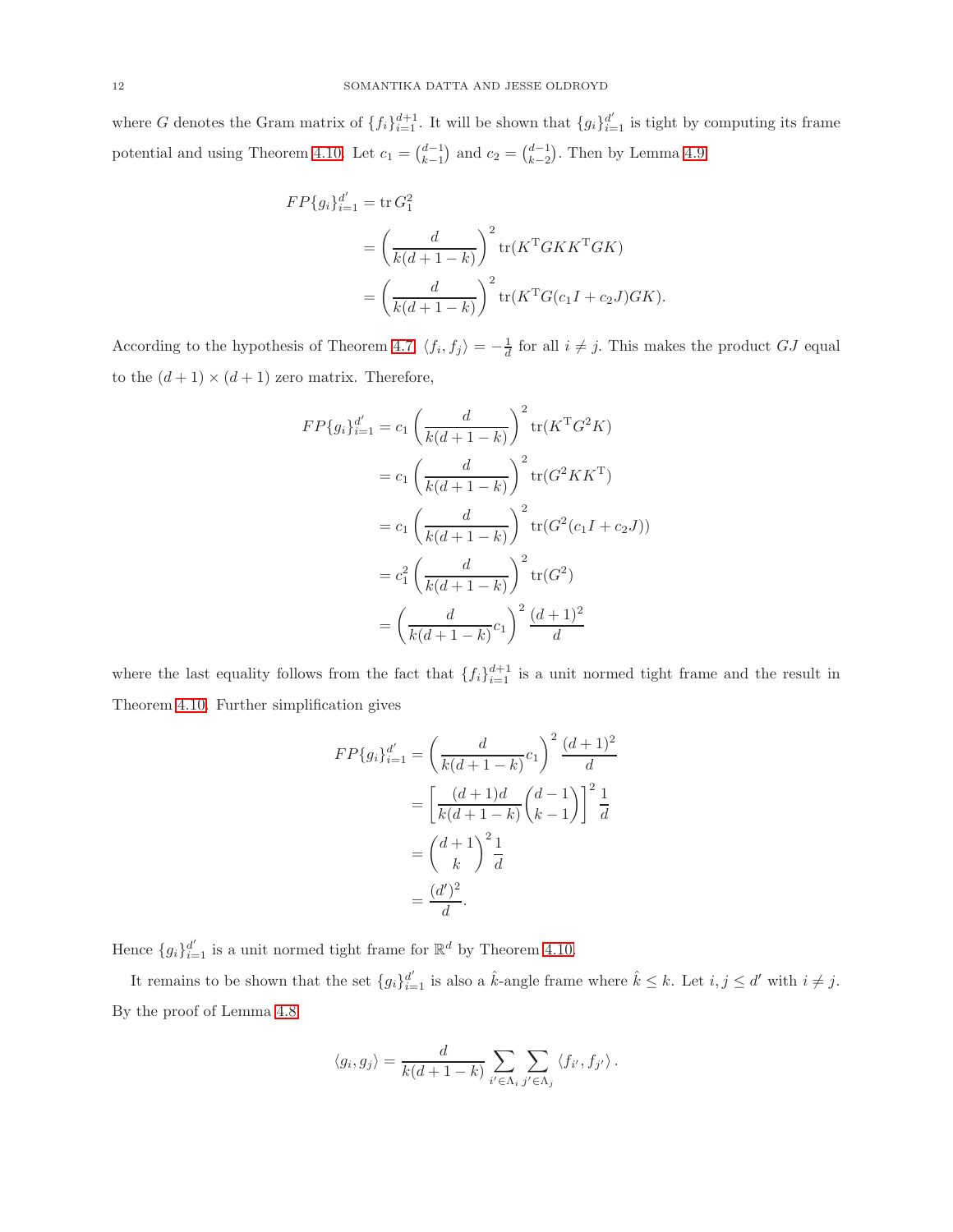Now set  $l = |\Lambda_i \cap \Lambda_j|$ . Then the double summation can be rewritten as

$$
\sum_{i' \in \Lambda_i} \sum_{j' \in \Lambda_j} \langle f_{i'}, f_{j'} \rangle = \sum_{i' \in \Lambda_i \cap \Lambda_j} \sum_{j' \in \Lambda_j \cap \Lambda_i} \langle f_{i'}, f_{j'} \rangle + \sum_{i' \in \Lambda_i \backslash \Lambda_j} \sum_{j' \in \Lambda_j \cap \Lambda_i} \langle f_{i'}, f_{j'} \rangle
$$
  
+ 
$$
\sum_{i' \in \Lambda_i \cap \Lambda_j} \sum_{j' \in \Lambda_j \backslash \Lambda_i} \langle f_{i'}, f_{j'} \rangle + \sum_{i' \in \Lambda_i \backslash \Lambda_j} \sum_{j' \in \Lambda_j \backslash \Lambda_i} \langle f_{i'}, f_{j'} \rangle
$$
  
= 
$$
\left[ l(1) - l(l-1) \frac{1}{d} \right] + \left[ -\frac{1}{d} (k-l) l \right] + \left[ -\frac{1}{d} (k-l) l \right] + \left[ -\frac{1}{d} (k-l)^2 \right]
$$
  
= 
$$
l - \frac{1}{d} (k^2 - l).
$$

Therefore

$$
\langle g_i, g_j \rangle = \frac{d}{k(d+1-k)} \left[ l - \frac{1}{d}(k^2 - l) \right] = \frac{l(d+1) - k^2}{k(d+1-k)}.
$$

Since  $0 \leq l \leq k-1$  if  $i \neq j$ , there are k different choices for l in the above formula. Hence  $\langle g_i, g_j \rangle$  can take on at most k different values when  $i \neq j$ , which finishes the proof.

## 5. Acknowledgments

The authors would like to acknowledge support from the National Science Foundation under Award No. CCF-1422252. The authors are grateful to Doug Cochran and Kasso Okoudjou for their valuable insight and suggestions on this subject.

#### **REFERENCES**

- <span id="page-12-1"></span><span id="page-12-0"></span>[1] L. R. Welch. Lower bounds on the maximum cross correlation of signals. *IEEE Transactions on Information Theory*, 20(3):397–399, May 1974.
- <span id="page-12-2"></span>[2] T. Strohmer and R. W. Heath, Jr. Grassmannian frames with applications to coding and communication. *Applied and Computational Harmonic Analysis*, 14(3):257–275, 2003.
- <span id="page-12-3"></span>[3] S. Datta, S. D. Howard, and D. Cochran. Geometry of the Welch bounds. *Linear Algebra Appl.*, 437(10):2455 – 2470, 2012.
- <span id="page-12-4"></span>[4] J. M. Renes, R. Blume-Kohout, A. J. Scott, and C. M. Caves. Symmetric informationally complete quantum measurements. *Journal of Mathematical Physics*, 45(6):2171 – 2180, 2004.
- <span id="page-12-5"></span>[5] A. J. Scott. Tight informationally complete quantum measurements. *Journal of Physics A: Mathematical and General*, 39:13507 – 13530, 2006.
- <span id="page-12-6"></span>[6] A. Klappenecker and M. Rötteler. Mutually unbiased bases are complex projective 2-designs. In *Proceedings of the International Symposium on Information Theory*, pages 1740 – 1744, September 2005.
- <span id="page-12-7"></span>[7] A. Roy and A. J. Scott. Weighted complex projective 2-designs from bases: Optimal state determination by orthogonal measurements. *Journal of Mathematical Physics*, 48(072110), 2007.
- <span id="page-12-8"></span>[8] S. G. Hoggar. t-designs in projective spaces. *European J. Combin.*, 3(3):233–254, 1982.
- <span id="page-12-9"></span>[9] R. B. Holmes and V. I. Paulsen. Optimal frames for erasures. *Linear Algebra Appl.*, 377:31–51, 2004.
- <span id="page-12-10"></span>[10] J. A. Tropp. Complex equiangular tight frames. In *Proc. SPIE Wavelets XI*, pages 590412.01–11, 2005.
- [11] M. A. Sustik, J. A. Tropp, I. S. Dhillon, and R. W. Heath, Jr. On the existence of equiangular tight frames. *Linear Algebra Appl.*, 426(2-3):619–635, 2007.